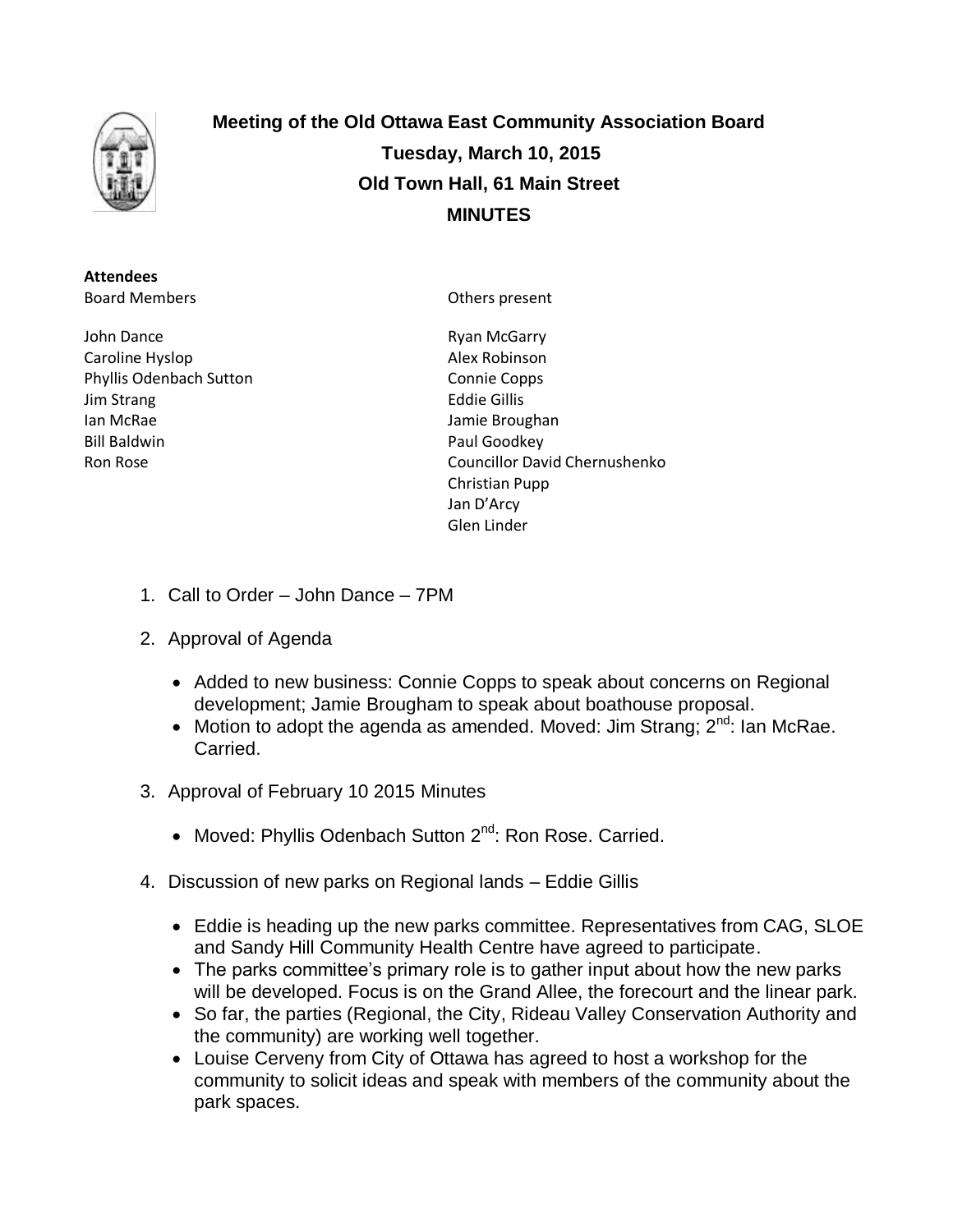Moved that the OECA endorse and accept the City's offer to organize a workshop to solicit input on parks planning and that representatives of Regional Group be invited as observers.

Moved: Ron Rose. 2<sup>nd</sup> : Jim Strang. Carried.

- 5. Tree Ottawa program Ryan McGary, Ecology Ottawa
	- Ecology Ottawa aims to plant 1 million trees before 2017.
	- Ecology Ottawa is a local non-profit grassroots volunteer-driven organization. Goal is to make Ottawa the green capital of Canada.
	- Ecology Ottawa works on several different environment-related campaigns. One of these is Tree Ottawa.
	- City of Ottawa has committed to planting 500,000 trees. Other partners include businesses, schools, Scouts Canada etc.
	- Tree Ottawa also aims to protect trees and promote tree protection.
	- Ottawa has lost a large number of trees due in part to the emerald ash borer.
	- One of Ecology Ottawa's efforts is to promote an adopt-a-tree campaign, whereby residents are encouraged to adopt a tree. Adopters commit to taking care of the tree, watering it if necessary in the summer, mulching it if necessary, and adding the tree to the Ecology Ottawa tree map.
	- The map is used in part to calculate the benefits that the trees are providing in the City.
	- Ecology Ottawa is also initiating a number of tree-planting events.
	- For example, in Beacon Hill, a volunteer is going door-to-door asking people to adopt the tree that is on their property, and if they do not have a tree to contact the City to inquire about the City's tree planting program.
- 6. Chair's Report John Dance. A report was circulated by email. [See appendix 1]

A few items to highlight are as follows:

- Rideau River flooding meeting on March 2 was well organized and well attended.
- We are interested in knowing who is planning not to run for the Board next year so we can be sure to recruit new members to run for the Board
- It does not appear that any of the items that we suggested got into the City budget.
- 7. Treasurer's Report
	- Don was not able to attend the meeting. He reported by email that the Association had just over \$19,000 in the account at the beginning of March, with no major expenses looming on the horizon.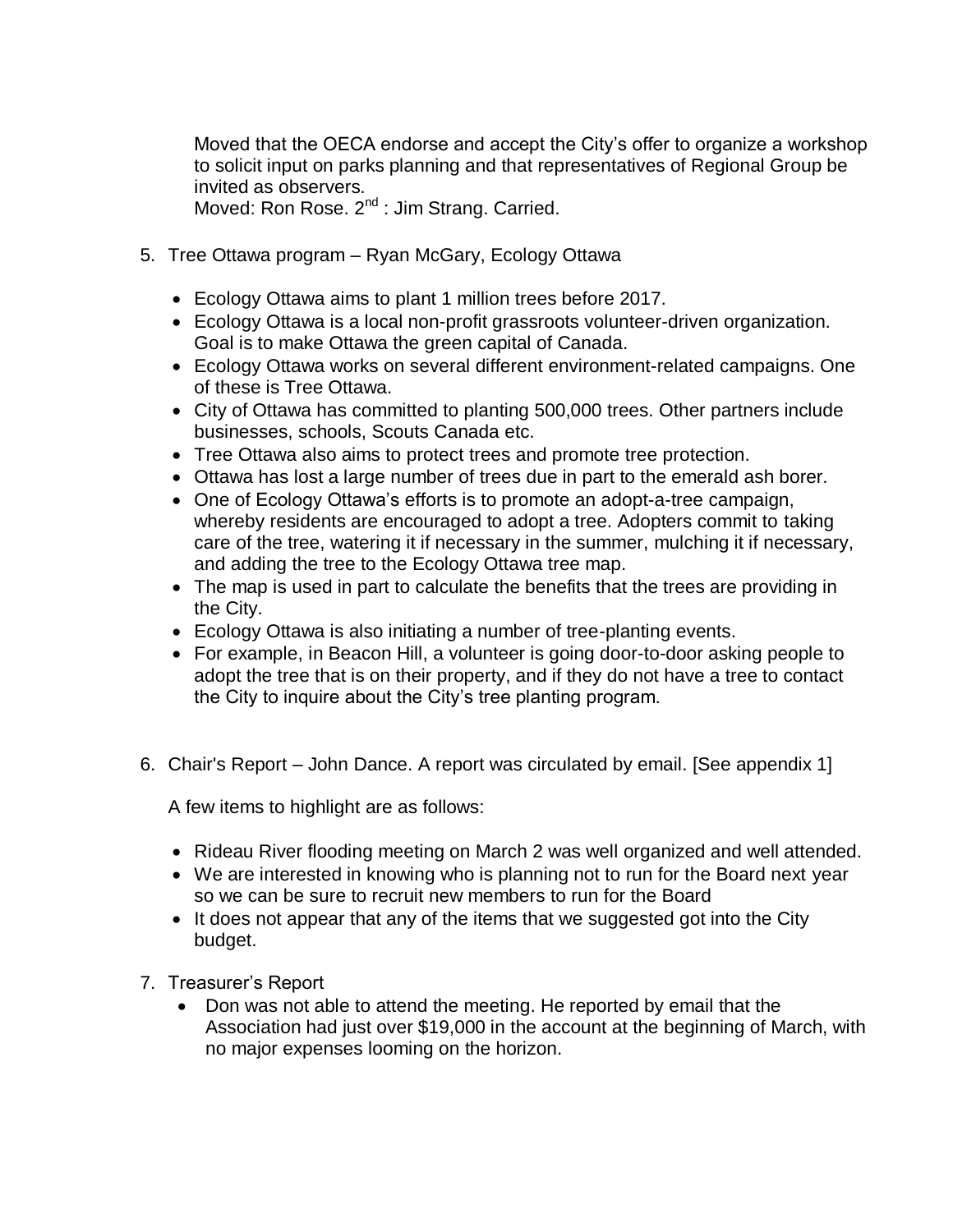- 8. Councillor's Report David Chernushenko. Notes were submitted by email. See appendix 2
	- Councilor Chernusheko has been setting up meetings one by one with key players at the City on certain aspects of the new developments. Key areas include low impact development, a desire for a community centre, affordable housing, restoration of the Rideau River pathway, parks development etc.
	- Councillor Chernushenko is hoping to organize a walk-through with John Dance and some others to look more carefully at the Deschatelets building with an eye to allocating a community centre space.
	- Main Street reconstruction is expected to begin in earnest in April. The City will have a dedicated communications person throughout the project.
	- A Main Street business-owners meeting is expected for March 26.
	- During the Main Street reconstruction, it is suggested we may want to consider having block captains to keep an eye on specific parts of the neighbourhood during the construction to communicate issues to the City and to ensure that residents and business owners have the information they need.
	- Residents raised concerns about issues such as noise, traffic, and questions as to how the developer will move its trucks in and out while Main Street is under reconstruction.
- 9. Committee Reports
- 9.1 Planning A report was distributed by email. [see appendix 3]
- 9.2 SLOE Ian McRae

Proposed: That the OECA join the Healthy Transportation Coalition to show its support for the Coalition's important work in researching, convening, advocating and directly contributing to communities where walking, cycling, public transportation, and other means of shared mobility are well supported.

- There are about twenty groups already in the coalition. We would be the first community association, but they are planning to put a push on to get more community associations to join. The primary reason to join would be to show solidarity with the aims of the Coalition.
- There is no cost to join. There is no particular expectation that we appoint a representative to attend meetings or engage in specific activities.
- It was suggested that we circulate the text of the motion and the benefits of membership document prior to the next meeting and we will vote on the proposal at the next meeting.
- 9.3 Transportation Ron Rose a report was distributed by email. [see appendix 4]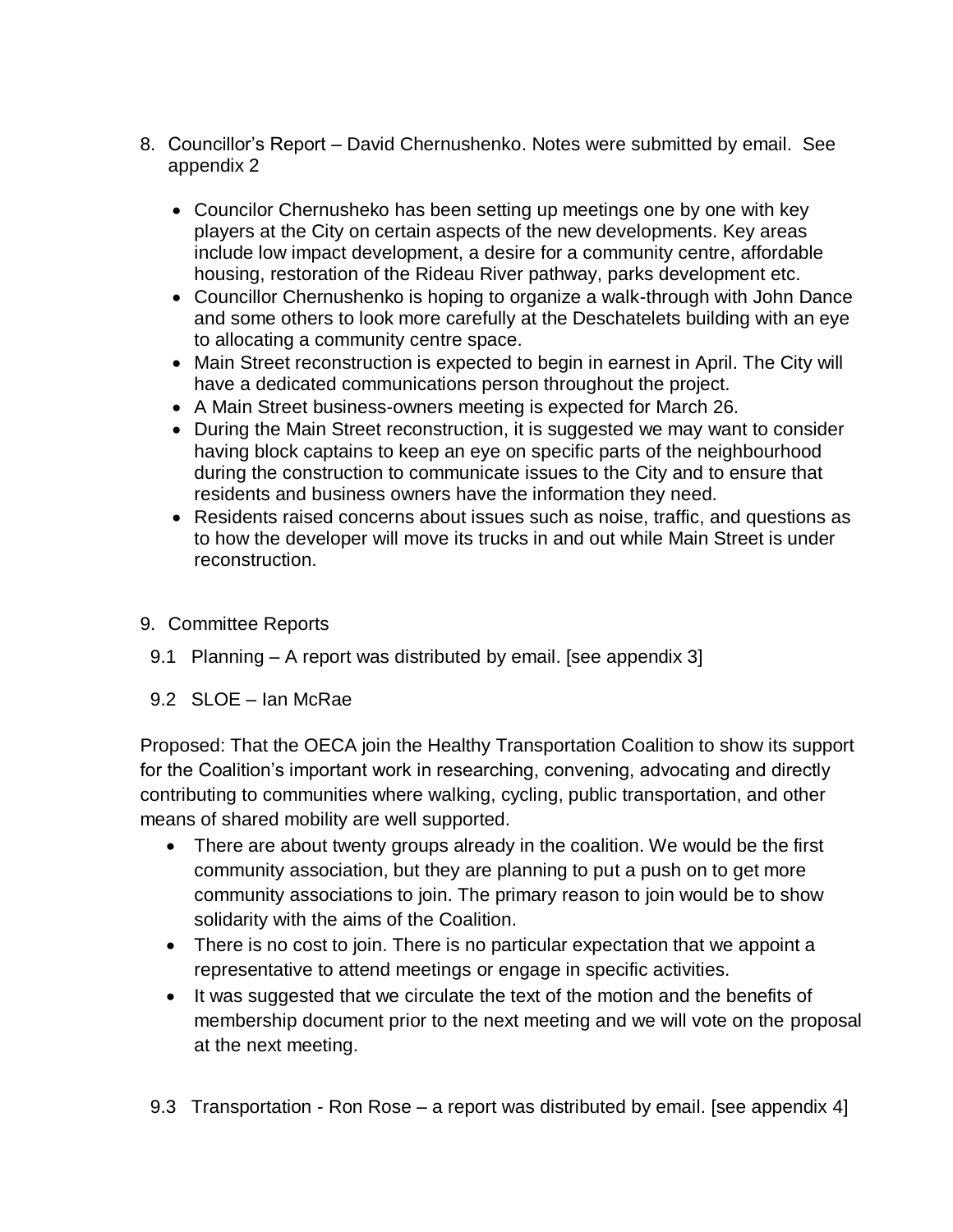- 9.4 Federation of Citizens' Associations Jim Strang a report was distributed by email. [see appendix 5]
	- Efforts are being put into preventing and reducing gang presence in communities in Ottawa.
	- The City is keen to protect and promote small businesses in communities in Ottawa.
	- A motion was passed that the FCA would make representations that it would be best if municipal elections prohibited corporate and union donations to political candidates.
- 9.5 Communications no report
- 9.6 Community Safety no report
- 9.7 Membership no report
- 10.Community Activities Group no report
- 11.Terms of reference for joint CAG-OECA branding
- See the document and we will discuss at a subsequent meeting. These are appended to the Chair's Report [see appendix 1]

# 12.New Business

- Connie Copps is a resident in the community, and is involved with the community garden. She proposes that she will provide information at the monthly meetings about activities with the community garden. She has also sent a letter to the City about the Greystone development; she is particularly concerned about the plan for nine storey tower behind Saint Paul.
- Jamie Brougham spoke for a few moments about his thoughts that the Rideau River ought to have a boathouse and riverfront access for the community. In particular, he proposes that there should be a boathouse at the end of Clegg. He would be willing to spearhead fundraising for the building of the boathouse. It would be for nonmotorized boats such as paddleboards, kayaks and canoes. Some members support the idea in principle, but there does not seem to be consensus about whether it is feasible or appropriate to advocate for the building of a permanent structure right on the river.
- 13. Date of Next Meeting April 14, 2014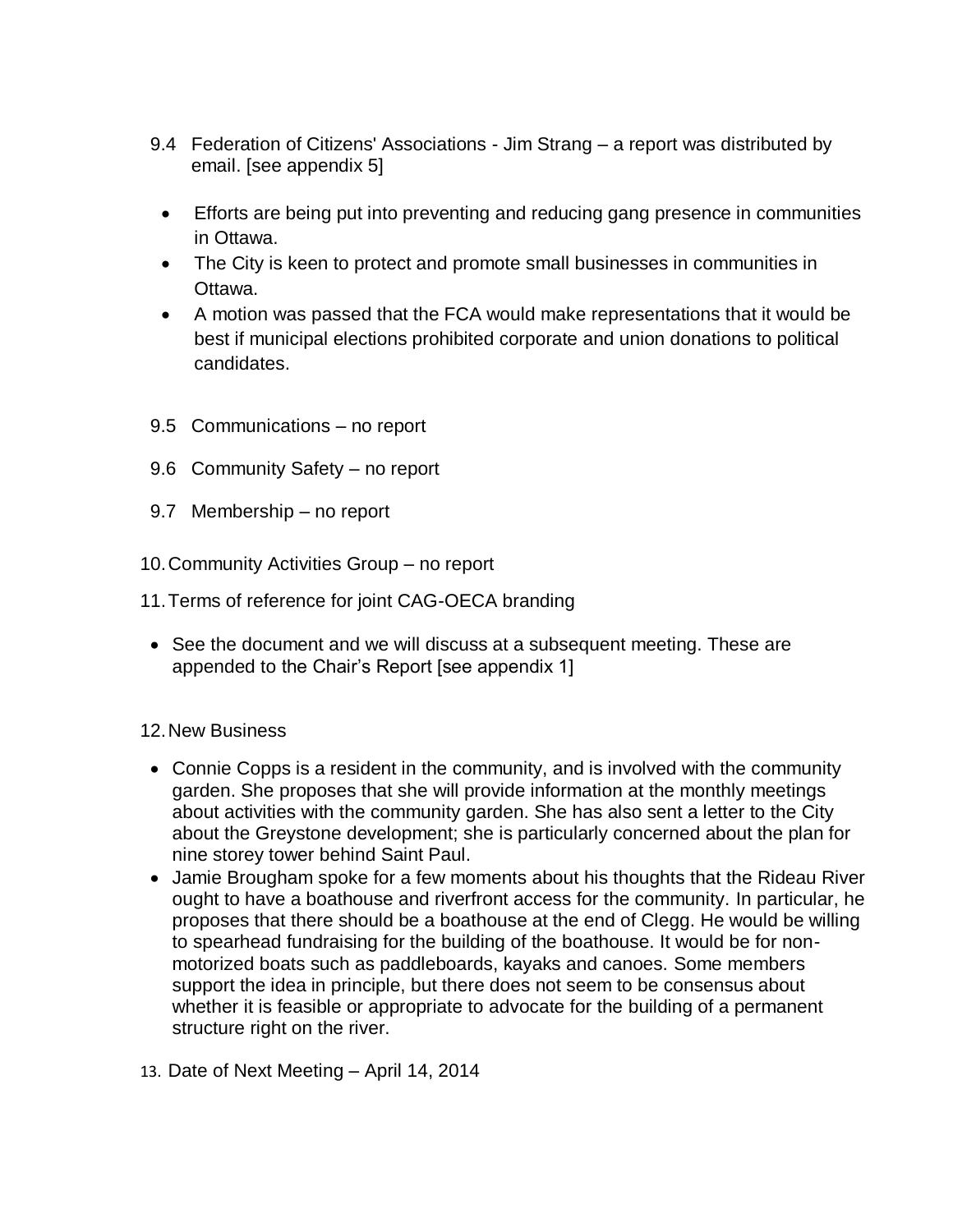### **APPENDIX 1 : CHAIR'S REPORT**

#### **Chair's Report – March 2015**

- 1. *Greystone Village "Plan of Subdivision" Meeting (March 3, 2015):* The well-attended mandatory public meeting on Regional's plan of submission, now under consideration by city staff and other agencies, was consistent with information previously provided to the community by Regional (see http://oblatesredevelopment.com/ - as of March 4 the site didn't have the presentation used at the March 3rd meeting but it is to be posted). The key difference that I noticed was that the graphics showing proposed building types were more detailed than what we'd previously seen. Concerns raised in the Q&A session were such matters as: compatibility of the development's architectural style with "OOE" style; the reasons for and extent of tree removal; use of Clegg Street for soil remediation trucking; access along river during construction; and jurisdiction over the 30m open space along the river. As Councillor Chernushenko noted at the outset, the proposal has been well-consulted on.
- 2. *Greystone Construction Update:* Josh Kardish says Regional Group will provide regular updates on upcoming work on the Greystone Village site. In recent emails he notes that probably before the end of March, Regional will begin stockpiling clean fill from the LRT excavations. The stockpile will be near the Oblate tennis court and the material will be used to replace the contaminated fill that Regional will be removing from the site. Related to this effort will be the need to fence off adjacent Regional property. The actual clean-up is now scheduled for some time in the fall when the stockpile will be used up.

The question arose whether there would be a conflict between CAG's paddling camp and Regional work and Josh Kardish responded: "[Regional has] no work planned on Clegg until the fall and we could work around any access issues in September if we do need to overlap at all…the only time that we will be disturbing the Clegg/shoreline area will be tie in services and (if) the City wants us to help grade out lands for the MUP…we would work with the OOECA and the paddling group to do this at times that don't conflict with the planned use."

"In terms of interrupted access on the Oblates lands along the River – there will be one or two periods that I can think of now where we need to close off access entirely but they won't be long and it will be our stated goal to try and always maintain the corridor through the duration of the development."

Other dates of note, as per Josh Kardish's remarks at the Plan of Subdivision meeting, are:

- April, 2015: sales centre construction to begin
- Summer, 2015: sales begin
- Winter, 2015-2016: civil works (e.g., sewers for phase 1)
- House construction: ??? (need to check site)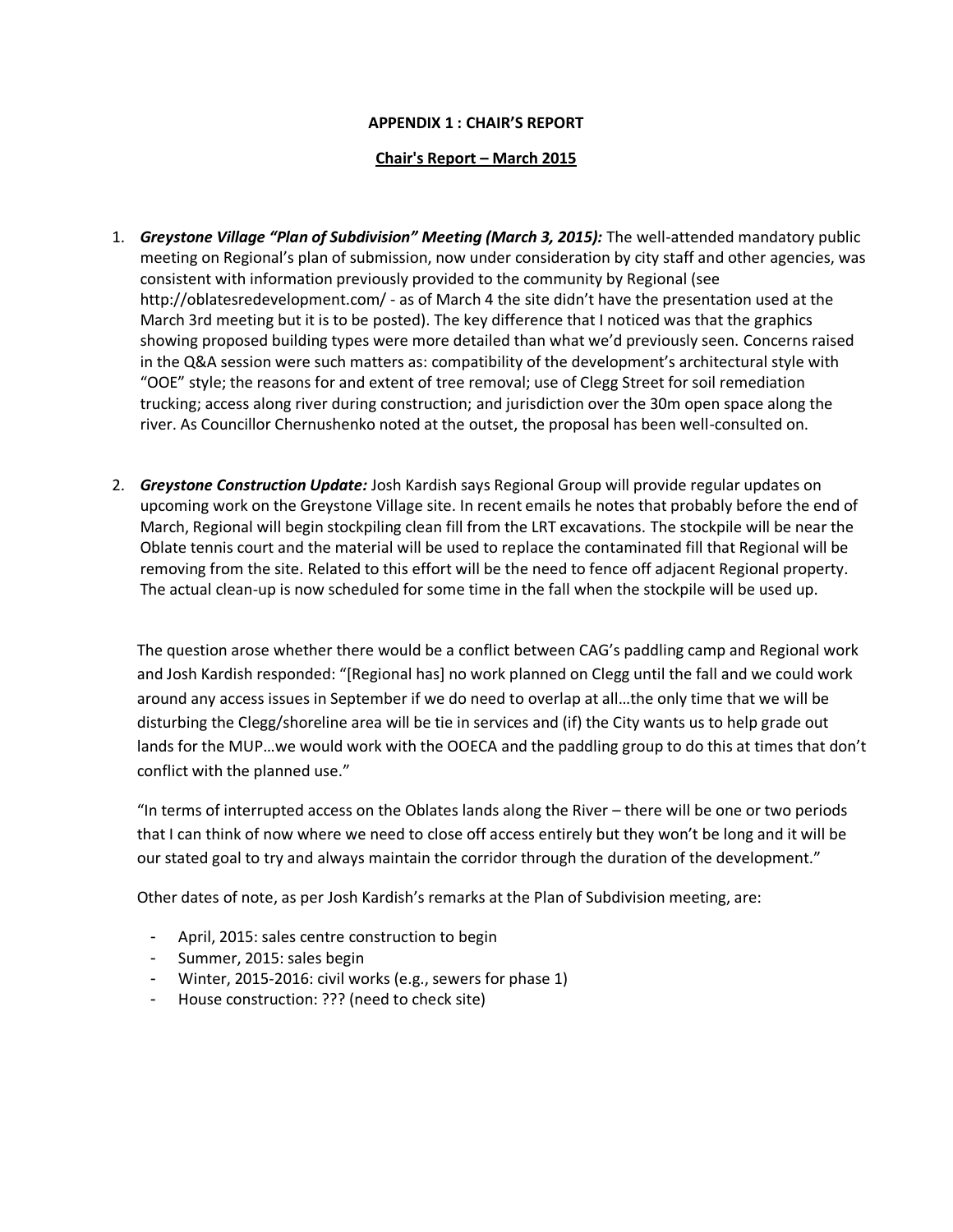3. *Rideau River Flooding ("610 Action Plan") Meeting (March 2, 2015):* Thanks to the efforts of Pauline Lynch Stewart and Peter Croal, a public meeting to discuss readiness for possible serious flooding of the Rideau River in the Brantwood Park area was held March 2 at Old Town Hall. The city was wellrepresented by Jim Montgomery, Bryden Denyes, Nadine Leduc, city volunteers Real St-Amand and Sharon Pypops, and Joanna Linsangan of Councillor Chernushenko's office; and Patrick Larson of the Rideau Valley Conservation Authority provided valuable knowledge.

The three-part discussion dealt with how residents can individually prepare for emergencies such as flooding; what are the specific issues pertaining to flooding in the Brantwood Park area; and how can the community better communicate key information pertaining to flooding of the Rideau. Lots of questions were raised (e.g., just how high / how far would the waters rise in the Brantwood Park area with a "one in a hundred year" flood; what would be the impact of the sewers simultaneously backing up; would there be merit in having the Onslow dike raised; what's the best way of sand-bagging).

Peter Croal has proposed that the community response be called the "610 Action Plan since 610 cubic metres/second is the point at which things may get a bit wet." Pauline and Peter, working with the community association and CAG, will run a trial flooding communications response this spring. For details please see Pauline's presentation on the website.

- 4. *Main Street Update:* Josée Vallée reports (March 4, 2015): "The Main Street Renewal contract is presently out for tender and we are still on track for a spring construction start. Here is our proposed schedule at this time:
	- Tender Closing: end of March
	- Meeting with business owners March
	- Council approval for additional project authority (Budget Adjustment Report) April
	- Working Group Meeting End of April Tentatively April 29th
	- Commence Work Order beginning of May
	- Public Open House May Tentatively May 11th
	- Construction Start end of May or beginning of June

"The schedule was pushed by a few weeks because the budget is being approved partly under the Budget Adjustment Report in April instead of solely under the normal budget in March. We will try to expedite the process as much as possible to start construction as early as possible in May.

"The Councillor's Office is presently organizing a meeting with business owners for the end of March.

"As far as other up-coming construction work, it is my understanding that Lei Gong just sent you some information on the bridge project. [This information is that there will be "a lane closure to allow for the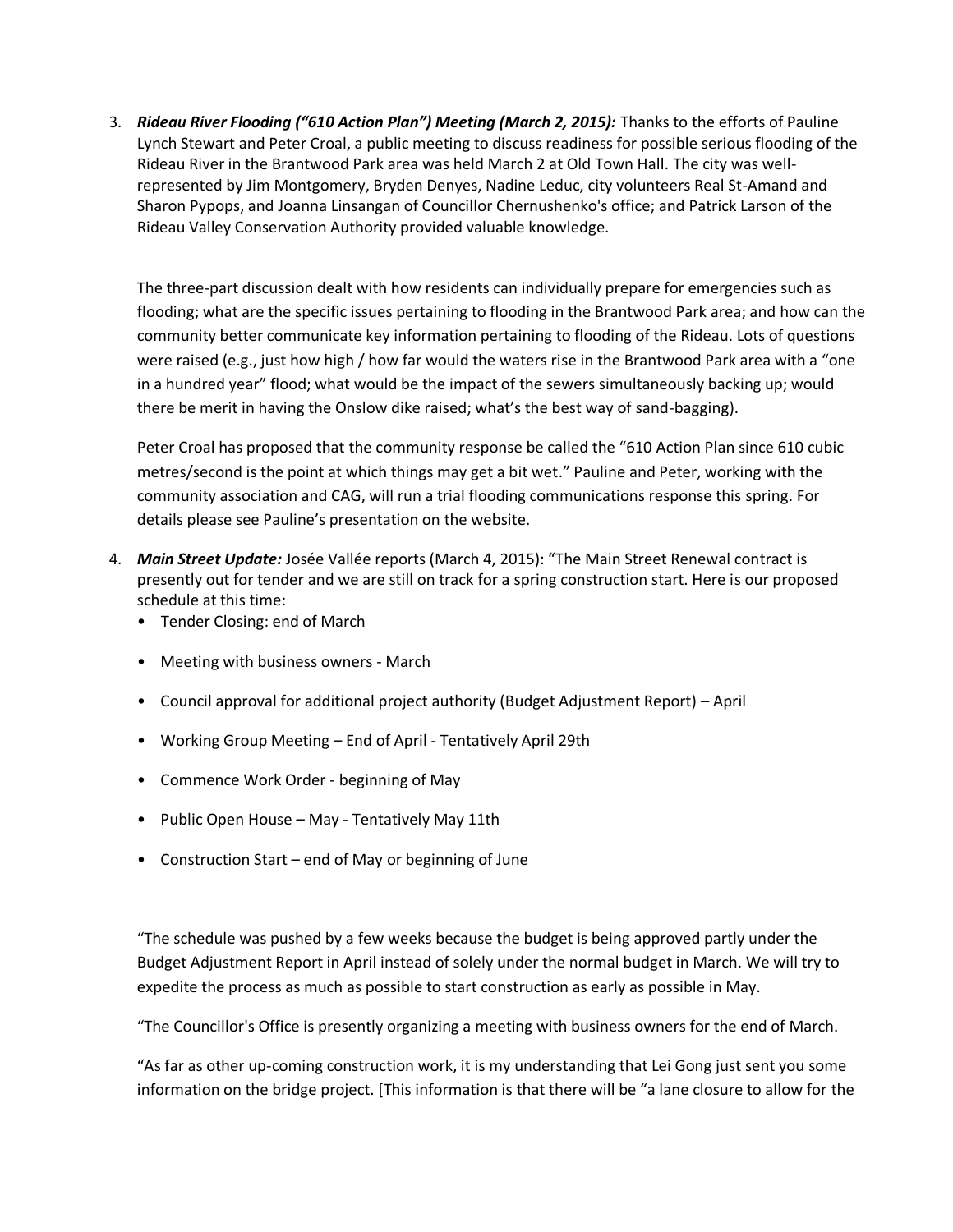construction, between Elliot Avenue and Riverside Drive. One lane will remain open to traffic in either direction at all times. This preliminary work as part of the McIlraith Bridge rehabilitation project is to install wildlife mitigation measurements to protect barn swallows and turtles. Work is expected to commence March 2015. Completion of all work is anticipated by the end of April 2015." {I have no idea what this work entails!}]

"Also, Hydro Ottawa will commence work on Main Street (close to the bridge), around May 4th. Public notification for this work will be done in April.

"As for Marlowe, traffic staging involving a bus route cannot change on a weekly basis and the Contractor will need some space to efficiently and safely complete the work. We anticipate that the contractor will need to close the northbound lane between Riverdale and Clegg for 1 construction season (we are anticipating a maximum of 6 months at this point).

"We are presently reviewing our cut-through traffic strategy with the Councillor."

- 5. *Domicile – 141 Main Update:* Dave Renfroe, Domicile's lead for their development on the "Sisters' Property," met February 17th with Stephen Pope and myself to provide an update. The plan remains essentially the same as what we've seen but with much better detailing, especially the vertical elements and, of significance, they now are proposing public access between the six storey condo on the west half of the property and the four-storey condo on the east half. This will provide greater connectivity for pedestrians and cyclists and will also mean cars will be able to go out onto Oblate rather than having to exit down (eastbound) Springhurst thus reducing the amount of new traffic on Springhurst ... looks like a good improvement to me. Dave also asked if the community had any particular enterprises it wanted to see on the ground floor. Stephen noted the desire for healthy / sustainable lifestyle shops and also the lack of restaurants/pubs in the community. The new drawings of the development should be available on the Domicile site before long. The name of the development will be "The Corners on Main."
- 6. *New Officers / Volunteers Sought – November AGM*: I'd appreciate knowing who does not want to stand for re-election at the AGM in November. I will have served two two-year terms as president and will be stepping down so the Board will need to find a new candidate. Also, we continue to have the unfilled positions of Vice-President and City Centre Coalition representative. Ideally these would be filled for the balance of the term.

The Board also would like to find a lawyer within the community who could do pro bono work pertaining to incorporation implementation and other matters from time to time. Similarly, as Eddie Gillis has noted, if there is a person with park planning expertise it would be great if they could volunteer to serve on the Parks Creation and Expansion committee.

7. *Mural on Main Street Underpass:* After the completion of construction on Main I'd propose the association approach the city to support the creation of murals on the walls of the Main Street – Queensway underpass, just as there are two with the Metcalfe underpass. Yasir Naqvi commented that "another underpass mural is a great idea." The underpass mural project is a partnership between various departments at the City of Ottawa, the Ontario Ministry of Transportation, and the National Capital Commission. Nick Masciantonio had originally raised this idea some time ago.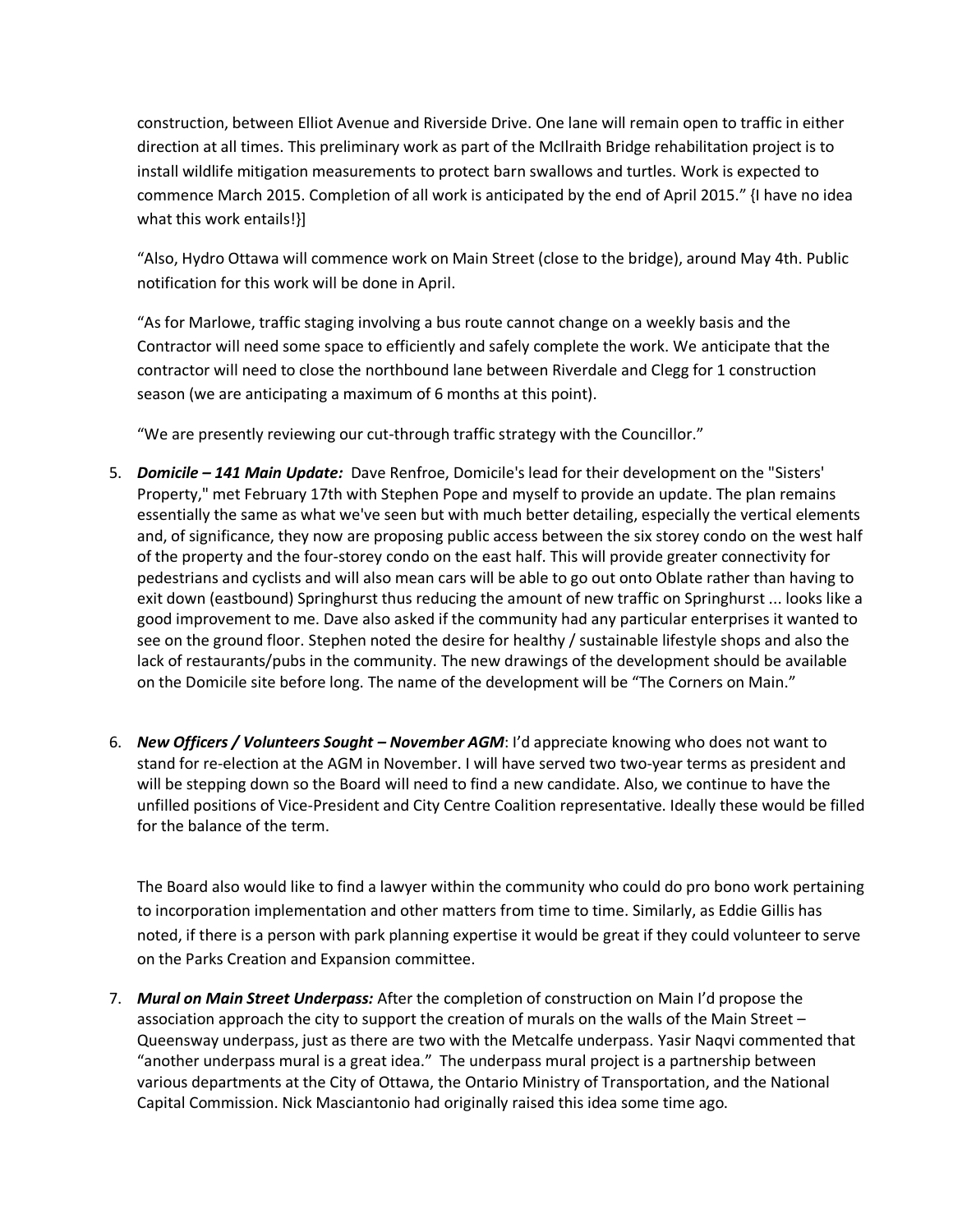- 8. *NCC Approves CBD Bus Detour and Safe Clegg-CBD Crossing:* The NCC recently approved the temporary detouring of northbound OC Transpo service from Main Street onto Colonel By between Clegg Street and Hawthorne Avenue. This detour is necessary to maintain northbound bus service within the community during the Main Street 'Complete Street' transformation from 2015 to 2017. The NCC has also approved an intersection improvement, including signalization, at the Colonel By / Clegg Intersection. This work will also commence this spring.
- 9. *Community Mailboxes – Canada Post:* Terry Kelly of Canada Post reports that the corporation "has been working on proposing Community Mail box locations in existing neighbourhoods in efforts to be as least intrusive as possible. The proposed placement of the mail boxes will be utilizing municipal property and the only possible private land would be on Condominium Corporations or business property with signed agreements. No Community Mail boxes will be placed on private residential homeowner property. There is no standard distance from a residence. However, we are trying to keep the locations centralized to best serve everyone. We are in the process of the community outreach process and all residents will be receiving letters describing our proposed locations. We welcome feedback from residents on our proposed locations." Ron Rose has asked for a meeting so we get a better sense of what might be proposed in OOE.
- 10. *TD Sign on Veil at Lansdowne:* It's interesting to note that John Smit, the City's officer responsible for Lansdowne signage, made no mention of the possibility of a large sign on the Lansdowne stadium veil when he responded to questions when the Lansdowne Signage policy was before the city's Planning Committee, June 12, 2012. Indeed it's my view that he – intentionally or otherwise - misled councillors and deceptively answered questions from the Glebe's Bob Brocklebank and Councillor Chernushenko. My research continues.

[https://app06.ottawa.ca/city\\_hall/webcast/committee/index\\_en.html?vod=2012/plan-20120612.flv](https://app06.ottawa.ca/city_hall/webcast/committee/index_en.html?vod=2012/plan-20120612.flv) (10:00 - 26:00)

- 11. *City Budget, 2015:* None of the budget requests that we suggested seem to have made it into the city budget. Also, it looks as though the Hospital Link will get an extra \$4M bringing the total of about \$70m for a 1.2k roadway.
- 12. *99 Greenfield OMB Decision:* Dedicated King's Landing residents had partial success with their appeal. As one of the appellants noted: "the requirement for a redesign presents hopeful possibilities." It was a very serious and admirable effort, one that may have relevance if other community members or the association itself launches an appeal.
- 13. *OOE / OOECA / CAG Branding:* Draft terms of reference for "branding" work are attached. Michael Dawson has volunteered to take the lead on this for OOECA. Kevin Farrell would be the CAG rep.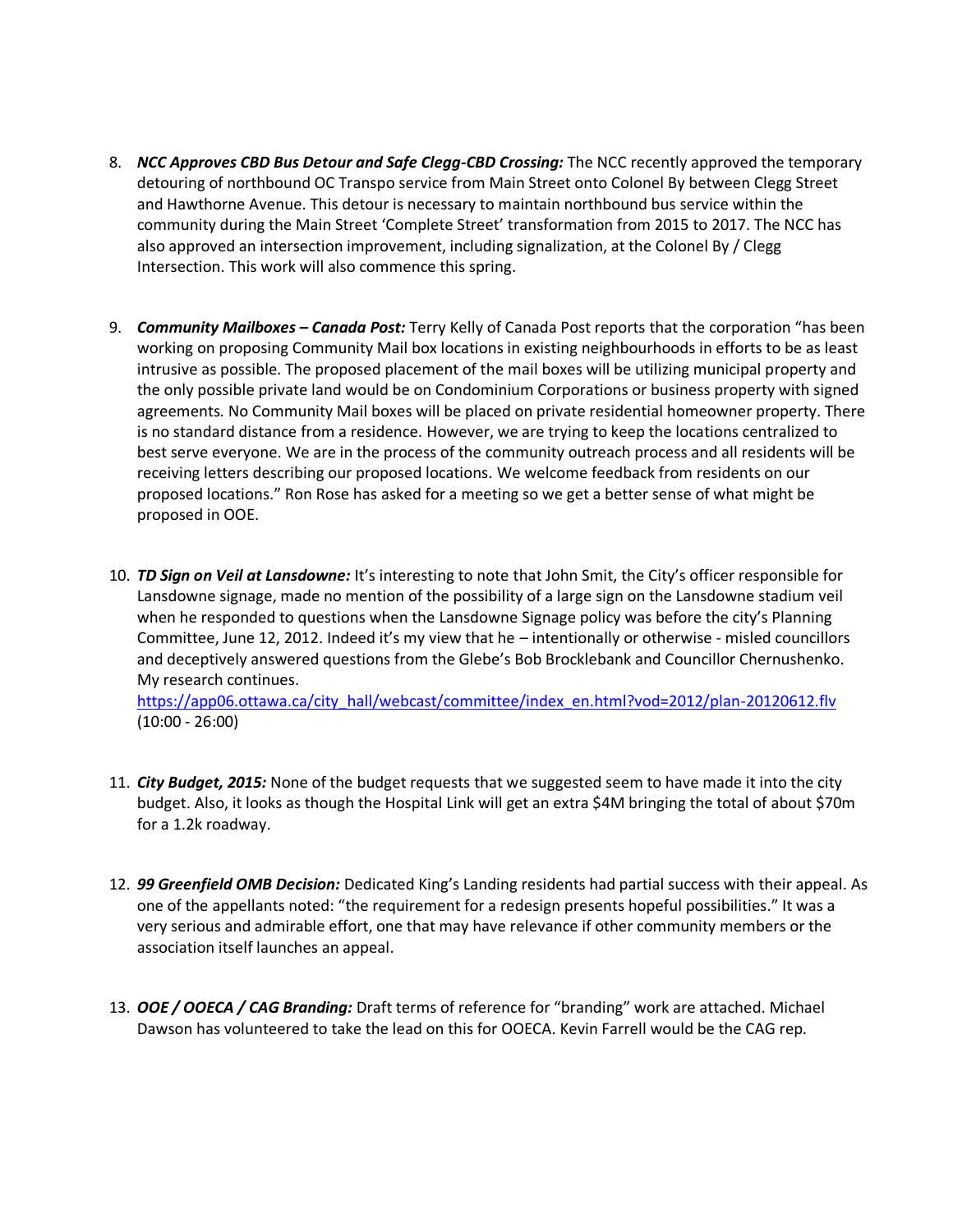### **Old Ottawa East – Better Branding of the Community and its Organizations**

*Objective:* Engage the community to better understand what residents feel are the key themes and the identity of the community. Based on this engagement:

- I. Propose options to for a new logo for the OOECA and CAG to help make these volunteer organizations more clearly known, understood and appreciated
- II. Provide options for better establishing and promoting the identity of the community, including consideration for alternative names for the community

#### *Background:*

- CAG and OOECA's logos are images of Old Town Hall, which, while of historical significance, don't clearly convey the essence of the community.
- The two organizations are volunteer-based but some members of the public erroneously view them as tax-funded parts of the City of Ottawa, leading to different expectations than what are possible with volunteer-based organizations.
- Old Ottawa East is a growing, centrally located community but it's not particularly evident to people outside (and some within) the community just where OOE is and what it consists of … indeed the recent creation of the new office of the AIDS Committee of Ottawa was repeatedly described as being in Sandy Hill while it is very much in Old Ottawa East. Similarly, some think of Ottawa East as being the St. Laurent area or beyond or they view it as part of Old Ottawa South or even, in some cases, the Glebe.
- With the Main St reconstruction and Regional & Domicile developments occurring over the next several years, there will be both an influx of new residents and an increased focus on the community. This presents a unique opportunity to help establish and better promote the identity of the community.

#### *Outputs:*

- Options (i.e. designs) for a new logo that would be shared by OOECA and CAG but, with two versions, supporting clear differentiation between the two organizations.
- Recommendations for how to better establish and promote the identity of the community.
- Consideration of alternative names for the community, including a discussion of the merits (or not) of renaming the community. This work would involve reviewing similar analyses / efforts elsewhere.

#### *Process/Schedule:*

Further to the Boards' approval of terms of reference (March 2015) the following activities will be undertaken:

#### **PHASE ONE**

- 1. Establish a working group March
- 2. Conduct an environmental scan April-May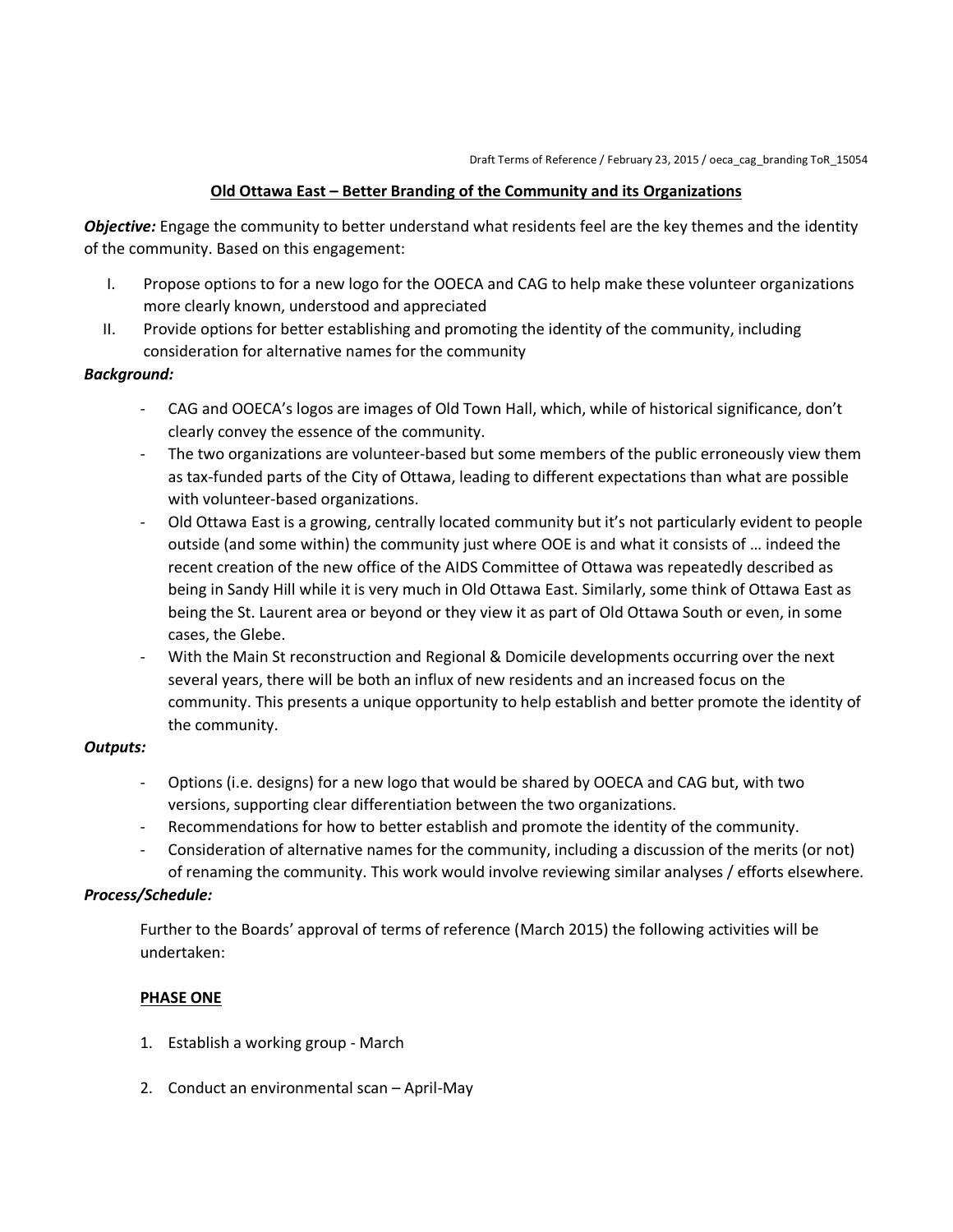- Review History of community
- Review pertinent background documents re: CAG and OECA
- Identify key areas for survey
- 3. Community Engagement May September
	- i) Draft and implement survey (May-June)
		- Design survey (most feasible option given timelines and resources)
		- Communications and promotions (opportunities to promote survey and initiative include: Main Event (June 20), community BBQ/picnics, etc)
	- ii) Data collection and reporting (June-July)
		- Collect data from the community to better understand what residents feel are the key themes and the identity of the community
		- Collect data from the community understand how the community feels current OOE name reflects the identity of the community and opportunities to improve
		- Collect data community that informs ideas for new logo
		- Produce survey report (suggest using Fluid Survey where reports can be generated)
		- Identify themes and differentiators to test in focus groups
		- Identify OOE 'story', tag lines to test in focus group
	- iii) Hold focus groups (August-September)
		- Design focus group questions document
		- Conduct 'table talk' style focus groups:
			- To review and validate community engagement findings
			- Test OOE 'story', tag lines to test in focus group
			- To discuss options for better establishing and promoting the identity of the community
			- To solicit interest in more seriously considering alternate name for the community (note: this may fit better in phase two)
		- Gather required information to be used together to provide recommendation to Boards
		- Number of interviews and reporting methods to be determined
- 4. Present recommendation to Boards based on collected inputs: October
	- Draft and present and recommendations to Boards:
	- Draft and present community design themes and differentiators
	- Draft and present community brand statement
	- Draft and Propose design requirements for new logos
	- Draft and Present recommendations to better establish and promote the identity of the community
	- Recommend motion for community logo contest to develop new logos for OECA and CAG
	- Recommend motion for Phase 2 (Phase 2 of the project (if approved by OOECA board), would be to continue further development/refinement of the alternative naming activity). Where necessary carry forward recommendations to joint AGM: November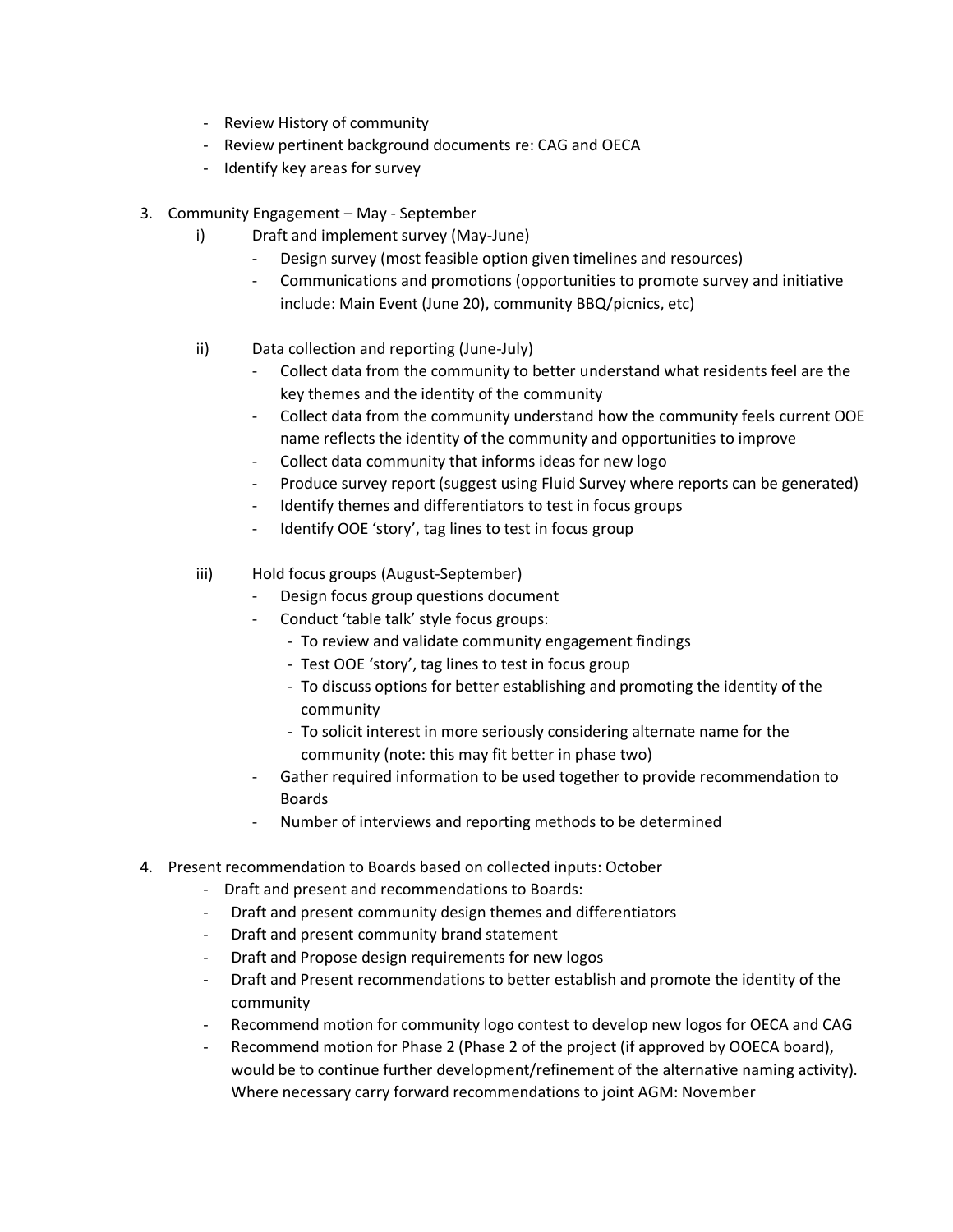### **PHASE TWO (would require refinement based on Phase One outcomes)**

- 5. Conduct community logo design contest: November-December
	- TBD what would be involved
- 6. Research means for establishing alternative community name: November 2015 February 2016
	- Review Branding initiatives in other Ottawa communities to identify tactics to promote brand awareness
	- Consult City to investigate requirements and steps associated with formally changing the community name
	- Consult with other community associations to understand challenges, barriers and opportunities with formally changing the community name
	- Consider community engagement to solicit interest in more seriously considering alternate name for the community (key stakeholders to include: community members, businesses, education sector, etc)
- 7. Launch and communicate new logos (OECA and CAG): January 2016
- 8. Summary of analysis on merit of alternative name for community and recommendation: March-April 2016
- 9. Options analysis presented to OEAC Board May 2016

### *Budget:*

Estimate for initial logo design: \$500 (\$250 from each organization)

*Project Team:* Kevin Farrell (CAG); Michael Dawson (OOECA); John Dance (OOECA) + ?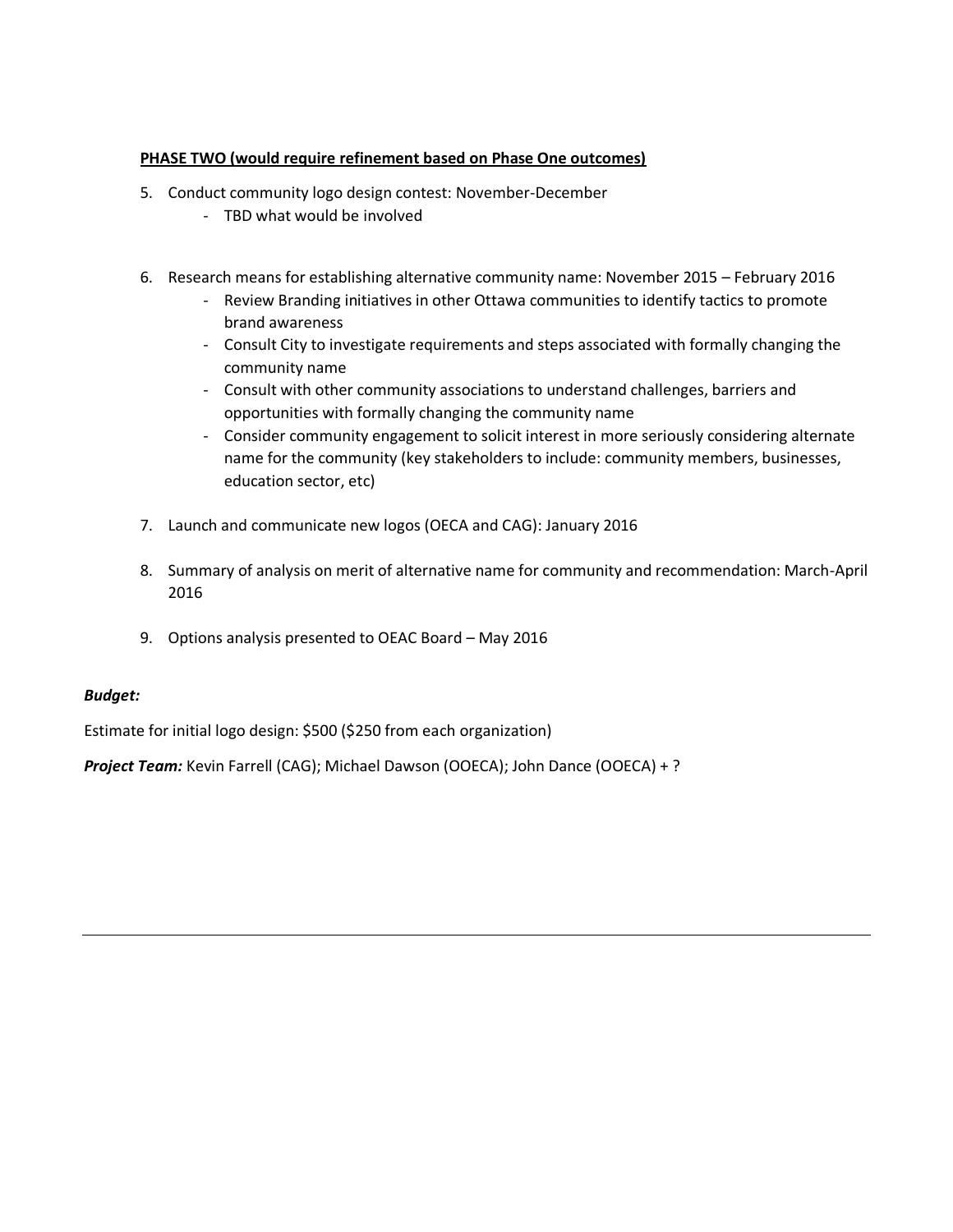### **APPENDIX 2: NOTES FROM COUNCILLOR DAVID CHERNUSHENKO**

И Chernushenko notes March 2015.pdf

[Double click to open pdf]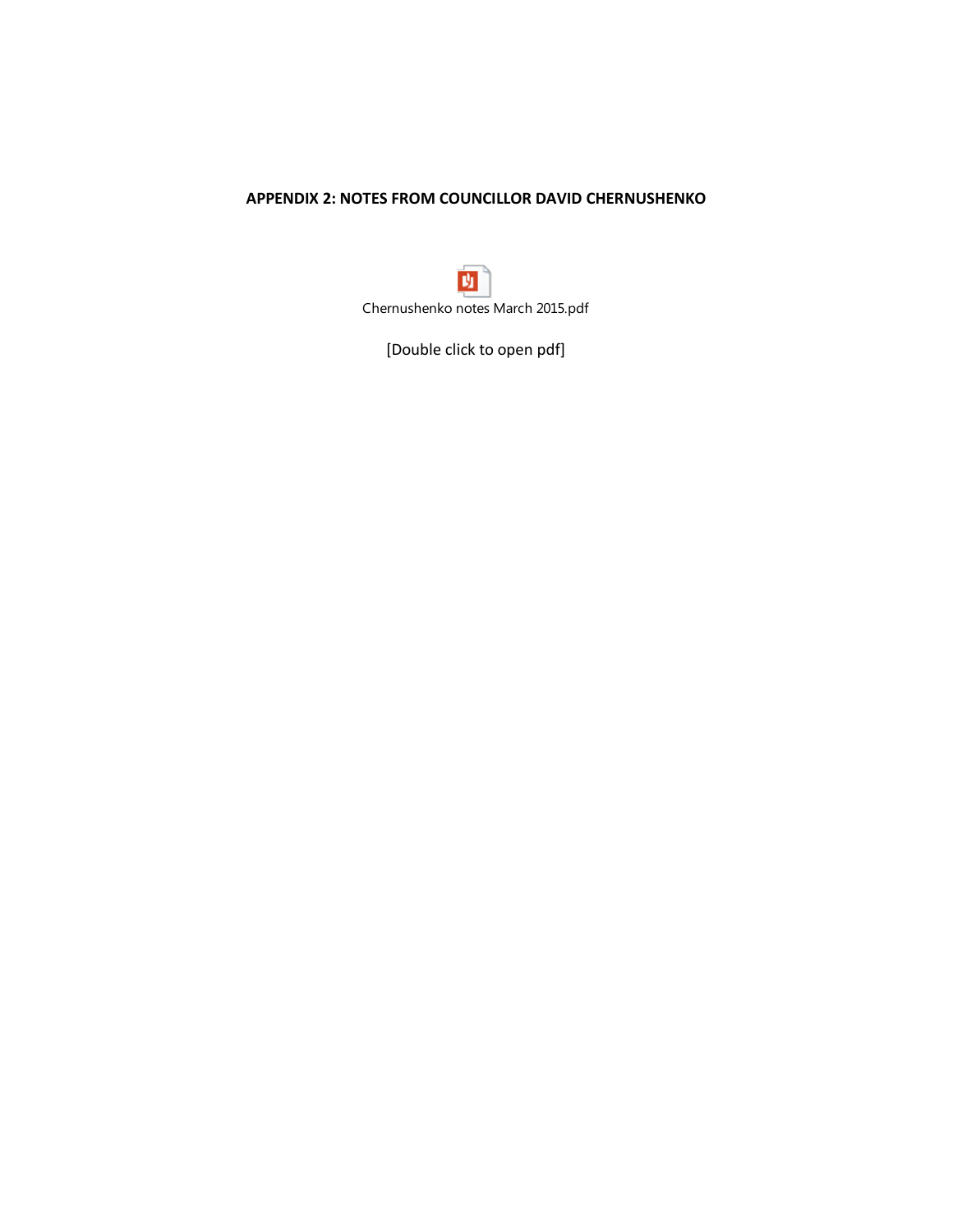#### **APPENDIX 3: PLANNING REPORT**

Planning Report 10mar15

#### **Infill 1: Bylaw 2012-147 revised**

The results of the mediated settlement between the City and the appellants representing the infill builders for Infill 1 is at Planning Committee Tuesday 10 March 2015. Planning Committee has been requested by staff to recommend Council accept the revised bylaw as adjusted by the negotiations. Council would in turn indicate to the Ontario Municipal Board (OMB) that it has approved the revised bylaw, upon which the OMB will approve it and it will become law.

One surprise has surfaced so far. An increase in the exemption for providing parking in small apartments has been provided. Apartments with less than 12 units do not require parking for residents.

#### **Infill 2: Close of initial consultation period**

The initial comment period for the proposed Infill 2 bylaw closed at the end of February. OOECA Planning committee members sent in comments as individuals as there was sufficient chaos in the discussion to make a formal position pointless.

The proposal reduces allowable heights across all residential zones, and control encroachments on rear yards by enforcing a rear yard setback equal to the height of the proposed dwelling. As the discussion continues we will be pressing the City to integrate the new tools provided under the Infill 1 bylaw with the Infill 2 bylaw.

Considerable activity through the FCA is ongoing with discussions between FCA representatives, community association representatives, representatives of the builders community and the City. The next FCA sponsored meeting in this Wednesday 11 March 2015 at 6:45 PM at the McNabb Community Centre, 180 Percy. At least two of the OOECA Planning Committee members will attend.

#### **2014 Zoning Study**

As of the February OOECA Planning Committee meeting it was decided that the best way to encourage the kind of development we desire on Main Street was to abandon the discussion with the City. Accordingly the City was advised that OOECA would not be proceeding with an objection to the OMB regarding the proposed rezoning on Hawthorne and Main. Nor would OOECA be requesting any further adjustments to the zoning in a future omnibus zoning bylaw amendment.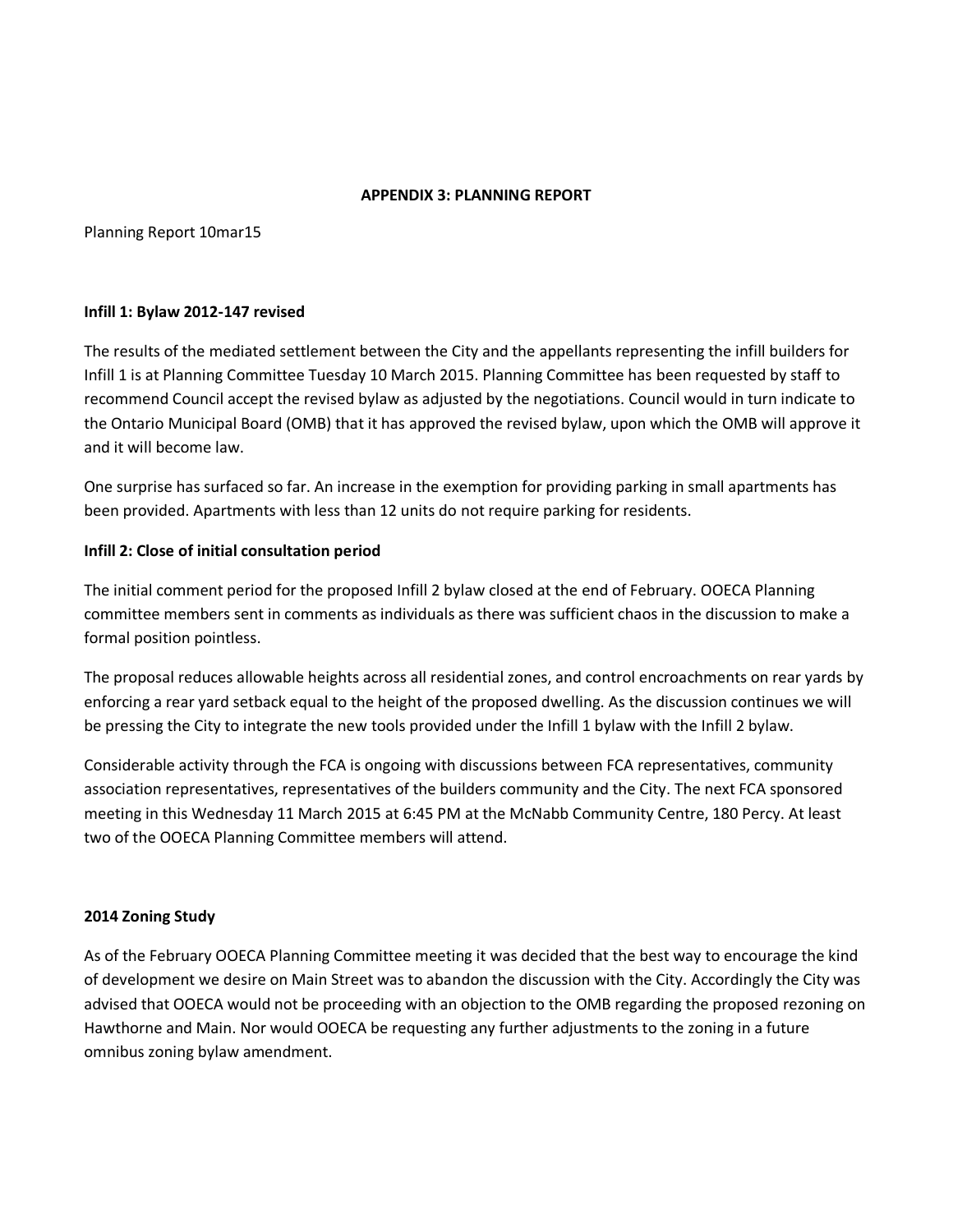While divergence of opinion remains on how the final bylaw will be interpreted, Hawthorne will get the ability to develop all building types within both the R3P and TM12 zone descriptions. Main Street may be more restrictive, with owners given development rights to reproduce the type of dwelling existing on the property, but otherwise being forced to follow the zoning description of TM7.

### **Omnibus and Anomaly Zoning Amendment**

During the Infill 1 discussion of the existing underlying zoning and street character it became obvious that the physical character of some streets was not correctly represented by the setbacks described in the current zoning. One such example is the R1TT neighbourhoods south of Clegg and west of Main, which have a common front yard setback of 3.0 m, but have many streets where the houses are actually 6.0 m or further set back from the property line. In the proposed amendment the performance conditions of selected properties would be adjusted to reflect the reality rather than the existing zoning.

Parts of Mason Terrace and Echo Drive south of Clegg have this conflict. These locations are included in the proposed bylaw. In November of last year the City was made aware of similar situations on Elliot and Centennial, but these locations are not yet included. The public circulation advises that new locations may be considered on a priority basis.

The city is proposing to correct some of these situations with an omnibus amendment and has asked for comment. The OOECA Planning Committee has not yet started their discussions of this amendment, but comment period closes 31 March so time remains to suggest other areas.

## **Greystone Village**

The first public meeting for the plan of subdivision on the Oblates property was held Tuesday 3 March 2015. A little over 70 people attended the session where City Planner Erin O'Connell presented for the City, and Gord Lorimer, Partner at B.J.Hobin & Associates Architects with Josh Kardish presenting for the Regional Group. The big picture has not changed, but details in how the development will unfold are becoming clear.

The details of parks planning are being worked. CAG and SLOE will be participating in the oversight committee.

The remediation of the land slated for single detached homes will be ongoing, starting in the Fall of 2015. In the interim, Regional has taken advantage of the offer of clean fill from the excavators of the Confederation Line Sandy Hill section. Soil will be stockpiled on the Oblates property at the location of the existing tennis courts. This opportunity will dramatically reduce the GHG emissions for the houses due to trucking. The contaminated soil will be taken to the hazardous waste site at Moose Creek. Construction of the actual houses on Clegg is scheduled to start in the Spring of 2016.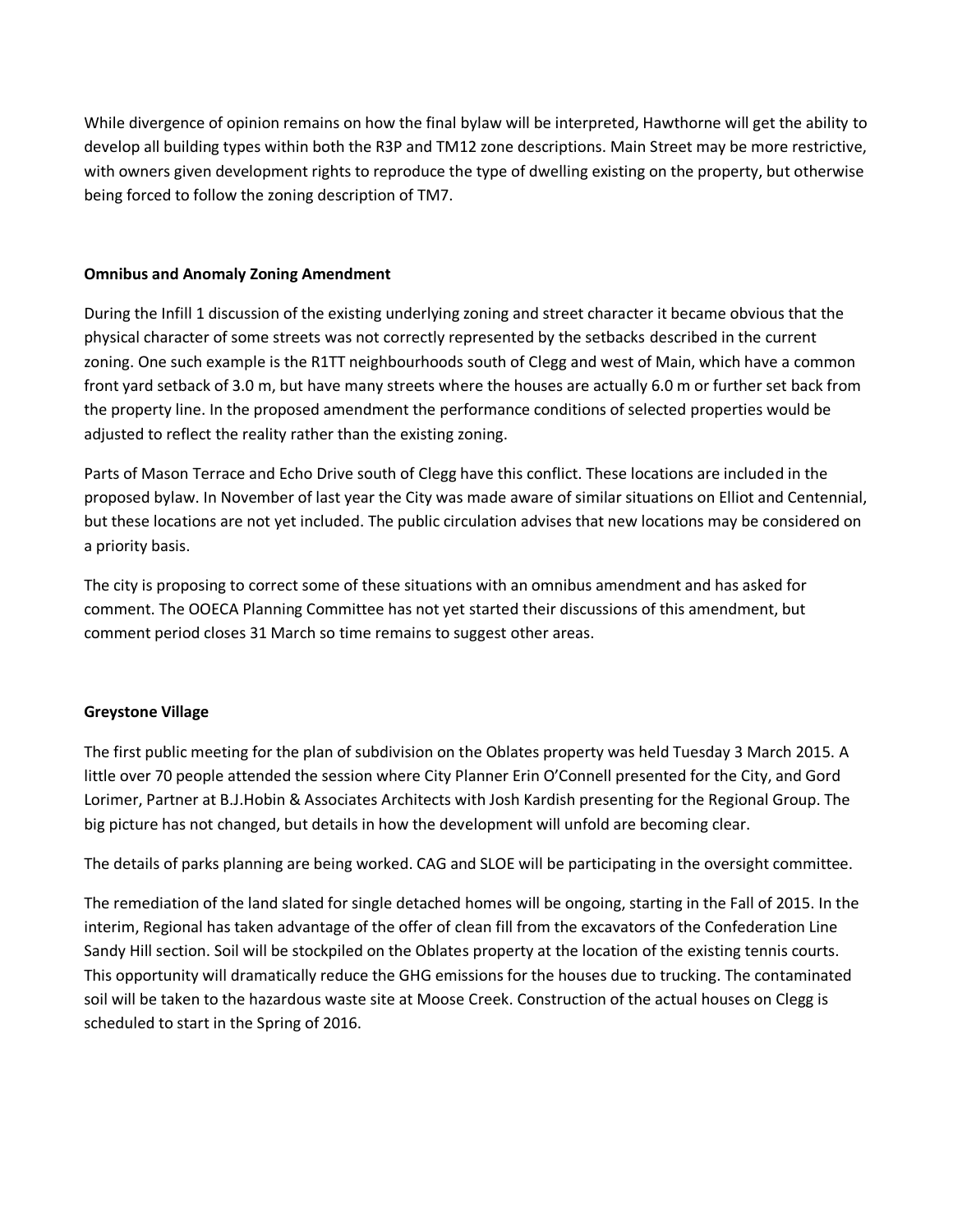#### **APPENDIX 4: TRANSPORTATION REPORT**

#### Transportation report. March, 2015.

#### Main St Reconstruction.

There has been only one development since the open house held in November! The NCC has agreed that northbound OC Transpo busses (#5 and #16) will be allowed on Col By drive. The current plan is that when the northbound lane between Riverdale and Clegg is closed, #5 busses will cross Main St from Riverdale at Elliot, take Elliot, Marlowe and Clegg to Col By and proceed over the Pretoria Bridge. The #16 bus northbound (which runs twice a day south of Hazel) will also turn onto Elliot and follow the same route.

There has not been a community working group meeting since October 29<sup>th</sup>, 2014, and the next one is tentatively planned April 29th, with a public open house for the whole community tentatively planned for May  $11^{\text{th}}$ .

#### Clegg/Col. By intersection.

The NCC has approved the construction of a signalized pedestrian crossing at the corner of Clegg and Col By. The City of Ottawa has tendered the work, which should begin in April and be completed by the end of Mayearly June.

#### Alta Vista Transit Corridor.

The current City of Ottawa draft budget includes an additional \$4.0 million for the "Hospital Link", bringing the total to \$70.0 million. Work is due to get underway on the Riverside Drive interchange for the link, which will create additional delays for traffic using Riverside Drive to avoid delays on Main St., as well as for OOE residents accessing the eastbound 417 at the Vanier Expressway.

#### Bell construction on Main St.

The work north of Clegg has been going on for four months, and is scheduled to be completed the week of May 5<sup>th</sup>. The contractor has completed work between Clegg and Hazel, and the City has reopened the curb lane for those two blocks. Work is currently underway at the corner of Lees and Main. The portion north of Clegg is scheduled to be completed in early May. HOWEVER, once the portion north of Main is completed, work will start on the portion of Main St between the McIlraith Bridge and Clegg, thus ensuring a continuation of the chaos and increased traffic on side streets both east and west of Main.

#### Ottawa Hydro Pole Replacement on Main between Riverdale and Clegg.

There was a lane reduction in place northbound between Riverdale and Clegg during the construction, which seems to have been completed.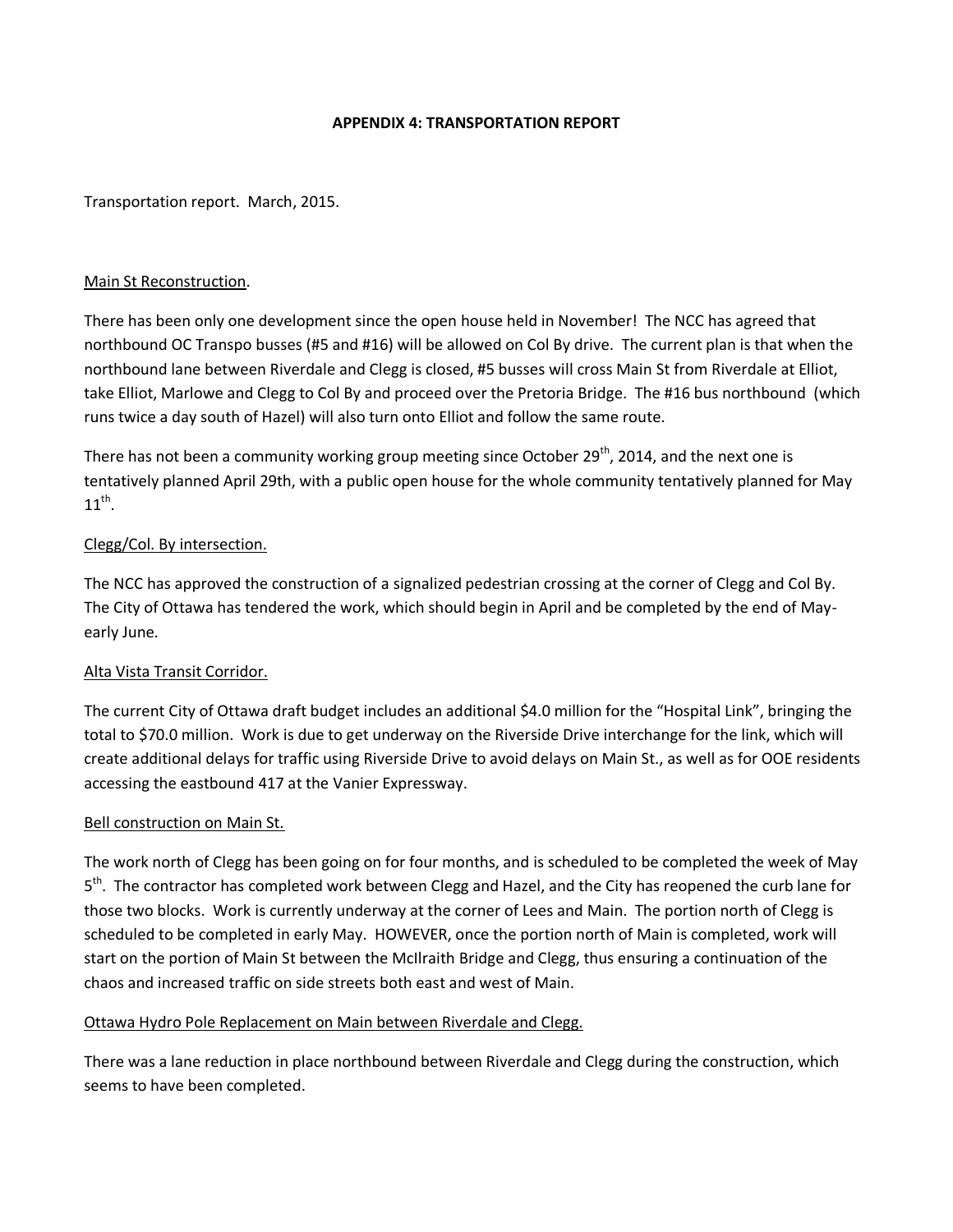### Mcilraith Bridge Reconstruction.

Curbside lane reductions start this week on the McIlraith Bridge. The work is required to facilitate the installation of measures to mitigate harm to barn swallows and turtles resulting from the reconstruction of the Bridge in 2015 and 2016.

### Greystone Village.

Regional Group has indicated that dumptrucks will soon be moving fill from the Ottawa U LRT station to the area near the St Paul's University tennis courts There is no indication of the timing, number or route of these truck movements.

### General.

Traffic chaos continues on Main Street with northbound traffic today backed up to Riverdale at 3:00 pm and lots of road rage in evidence. And this even before the Main Street reconstruction project actually gets underway.